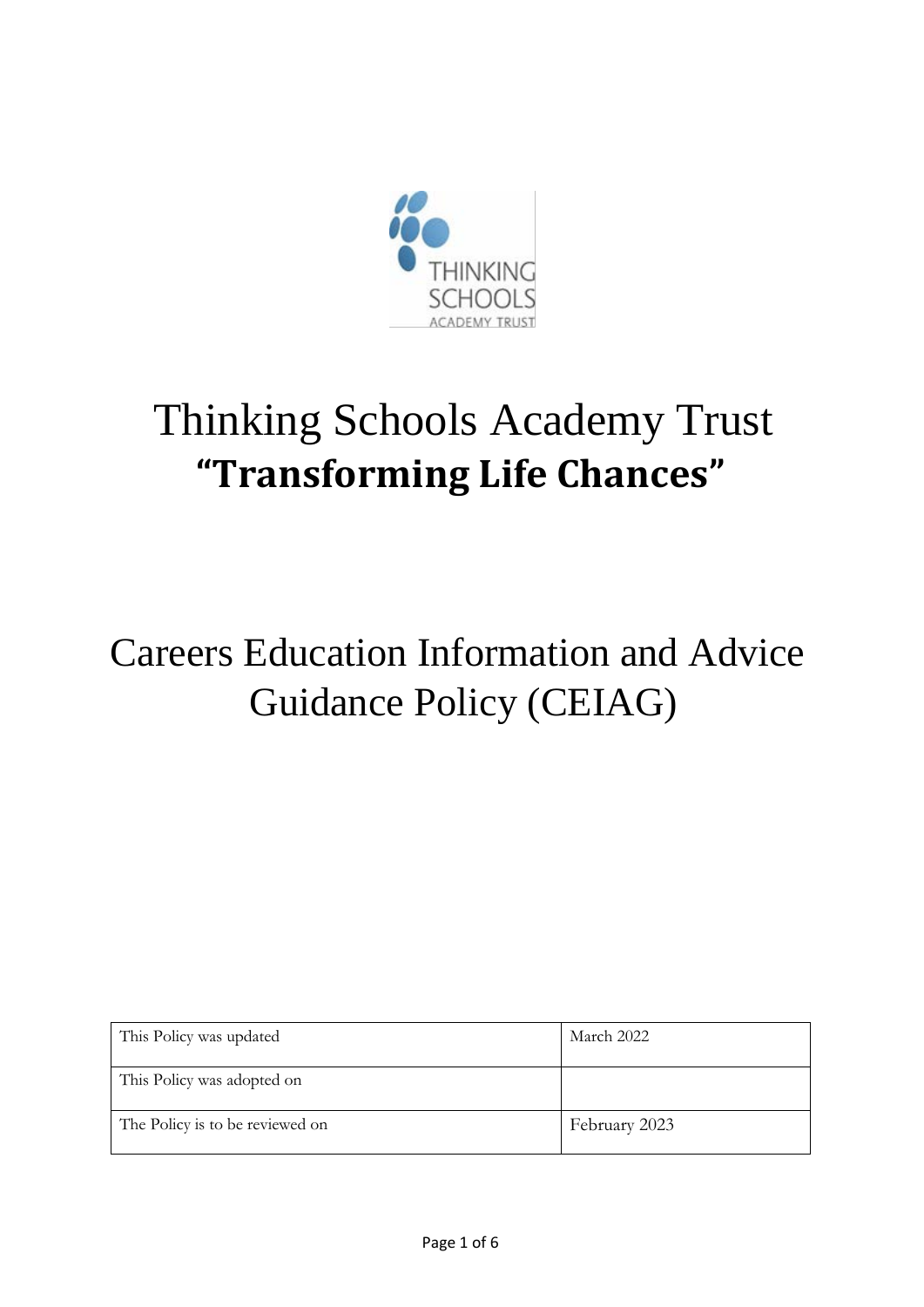#### **1.0 CAREERS STRATEGY AND RATIONALE**

A planned programme of careers and inspiration activities is a vital component in preparing young people for the world beyond Holcombe. We aim to raise aspirations, challenge stereotypes, maximise students' academic and personal achievements and encourage them to consider a wide range of careers. Through careers education and guidance, it is hoped that students will be encouraged to make the most of their talents and to go on to jobs or courses which suit their needs and intelligence.

Holcombe is committed to providing its students with a planned programme of careers education for all students in years 7-13, information, advice and guidance that is impartial and confidential and prepares students for the challenges of adult and working life.

#### **2.0 AIMS**

CEIAG is crucial in order to meet the skills, knowledge and understanding needed by each student. The staff and Governors at Holcombe recognise that career planning is not limited to one stage in life. For this reason, careers education and guidance aims to develop career management skills which students can draw on at each stage in their career planning. We fully endorse the DFE's 'Careers strategy: making the most of everyone's skills and talents' (December 2017) and the 8 Gatsby benchmarks:

#### **The Gatsby Career Benchmarks: a world-class standard for schools and colleges**

1. **A stable careers programme**. Every school and college should have an embedded programme of career education and guidance that is known and understood by students, parents, teachers, governors and employers.

2. **Learning from career and labour market information**. Every student, and their parents, should have access to good quality information about future study options and labour market opportunities. They will need the support of an informed adviser to make best use of available information.

3. **Addressing the needs of each student.** Students have different career guidance needs at different stages. Opportunities for advice and support need to be tailored to the needs of each student. A school's careers programme should embed equality and diversity considerations throughout.

4. **Linking curriculum learning to careers.** All teachers should link curriculum learning with careers. STEM subject teachers should highlight the relevance of STEM subjects for a wide range of future career paths.

5. **Encounters with employers and employees.** Every student should have multiple opportunities to learn from employers about work, employment and the skills that are valued in the workplace. This can be through a range of enrichment activities including visiting speakers, mentoring and enterprise schemes.

6. **Experiences of workplaces.** Every student should have first-hand experiences of the workplace through work visits, work shadowing and/or work experience to help their exploration of career opportunities, and expand their networks.

7. **Encounters with further and higher education.** All students should understand the full range of learning opportunities that are available to them. This includes both academic and vocational routes and learning in schools, colleges, universities and in the workplace.

8. **Personal guidance.** Every student should have opportunities for guidance interviews with a career adviser, who could be internal (a member of school staff) or external, provided they are trained to an appropriate level. These should be available whenever significant study or career choices are being made.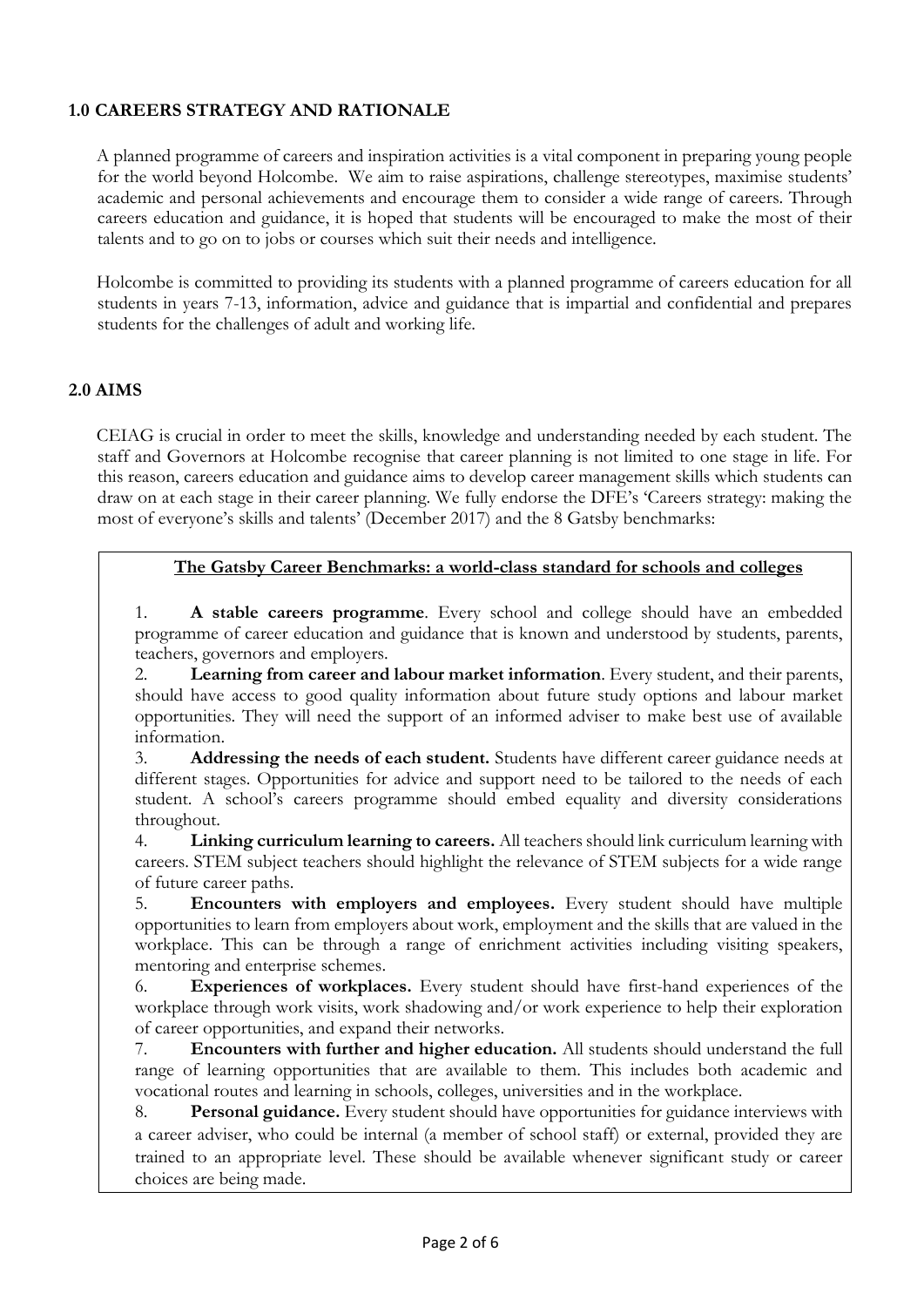#### **3.0 DELIVERY AND CONTENT**

Careers Information and Advice is provided through dedicated lessons to provide informative guidance to assist in the development and future career directions of students. Advice and guidance is provided through group workshops, enterprise events, individual interviews, college partnership courses, college and university visits, and presentations by prospective employers. Brochures, leaflets and other forms of printed material are provided and additional advice through subject teachers.

An independent Careers Advisor attends the school at key times throughout the academic year to provide individual advice and guidance to students. All careers advice and guidance given is personcentred, impartial, unbiased and confidential (within legal confines) and meets professional standards of practice. During arranged events including 'Parents Evenings', 'Open Evenings' and 'Options Evenings', careers information and advice is made available to students, parents and carers.

The Hub is stocked with key publications suitable for KS5 students across a range of abilities, with advice on hand from attending staff. The Hub, our main sixth form centre is located within the academy and is easily accessible to students and staff. Materials are audited regularly to ensure information is upto-date and accurate and relevant to meet with the students' requirements.

Students in Years 7-13 are entitled to:

- have access to their careers' advice records to support their career development.
- have the opportunity to learn the different STEM subjects to help them gain entry to, and be more effective workers within, a wide range of careers (by the age of 14).
- at least one experience of a workplace, additional to any part time jobs they may have (by the age of 16).
- have one further workplace experience additional to any part time job they may have (by the age of 18)
- have a meaningful encounter with providers of the full range of learning opportunities, including Sixth Forms, colleges, universities and apprenticeship providers – including opportunities to meet both staff and students (by the age of 16)
- at least two visits<sup> $\ddot{u}$ </sup> to universities to meet staff and pupils (by the age of 18)
- receive guidance interviews with a careers adviser by the age of 16, with the opportunity for a further interview by the age of 18
- hear from a range of local providers about the opportunities they offer, including technical education and apprenticeships.
- understand how to make applications for the full range of academic and technical courses available.

At points across the school year, a variety of employers and external providers are invited into Holcombe<sup>iii</sup> to talk about different careers.

#### **4.0 PROVIDER ACCESS STATEMENT**

This policy statement sets out the school's arrangements for managing the access of providers to pupils at the school for the purposes of giving them information about the provider's education or training offer.

This complies with the school's legal obligations under Section 42B of the Education Act 1997.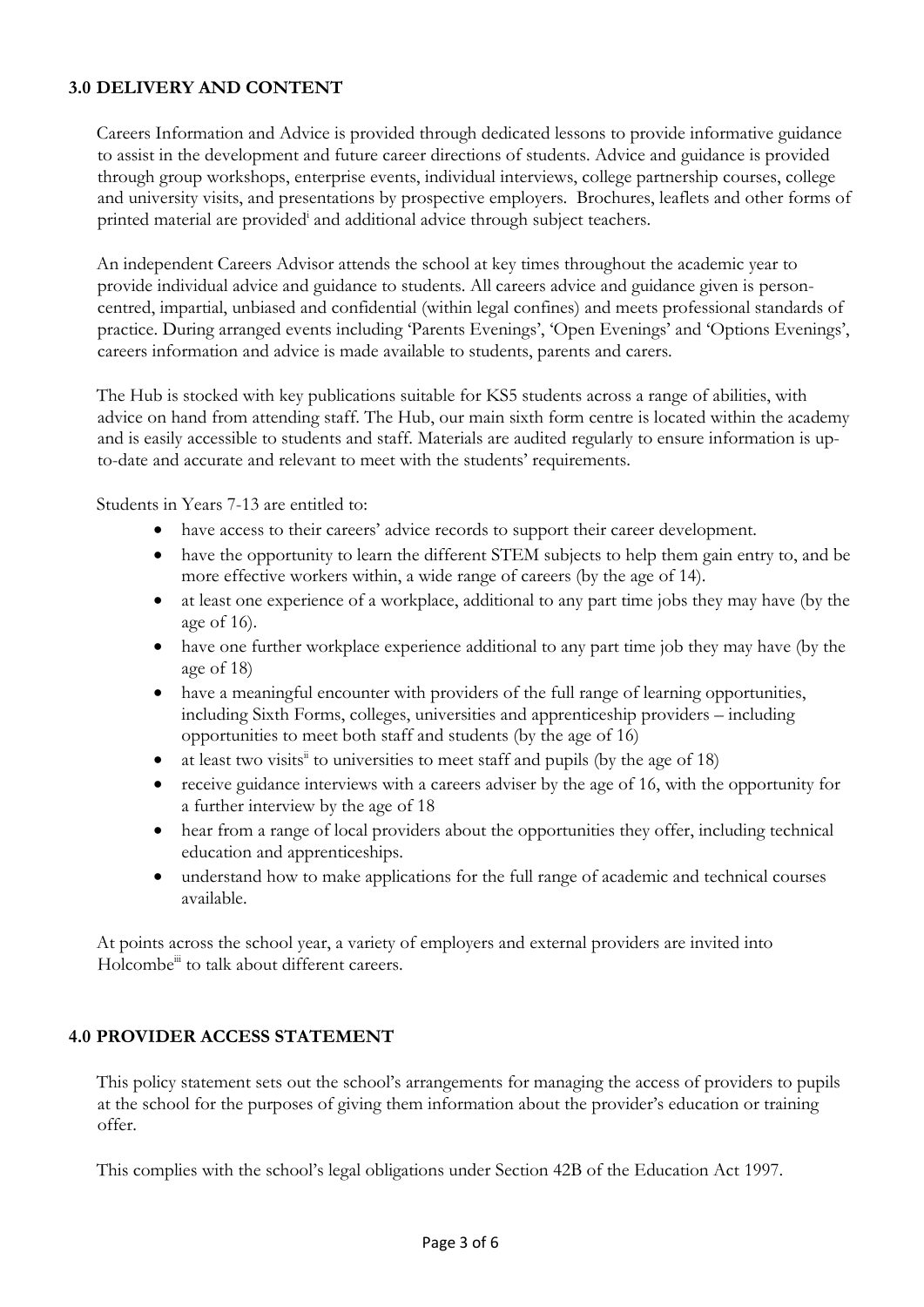#### **5.0 ACCESS OPPORTUNITIES**

Our provision includes various opportunities for students to access a range of events. These are mainly integrated into the schools careers programme and curriculum. These events are therefore delivered internally, with contribution from external providers where appropriate.

#### **6.0 PROVIDER ACCESS PROCEDURE**

A provider wishing to request access should contact Mr Fielding, via the school contact details.

Local providers are invited to key relevant events. In addition, external providers interested in coming into school should speak to Mr Fielding, our named Careers Leader to identify the most suitable opportunity.

The school policy on safeguarding sets out the school's approach to allowing providers into school as visitors to talk to our students.

#### **7.0 RESOURCES AND FACILITIES**

Once visits have been agreed, the school will provide appropriate rooming to facilitate the visit, along with any equipment requested by the provider, where it is available.

Providers are welcome to leave a copy of their prospectus or other relevant course literature at the Academy Reception which is managed by Ms Wood. The Hub is available to all  $6<sup>th</sup>$  form students at lunch and break times.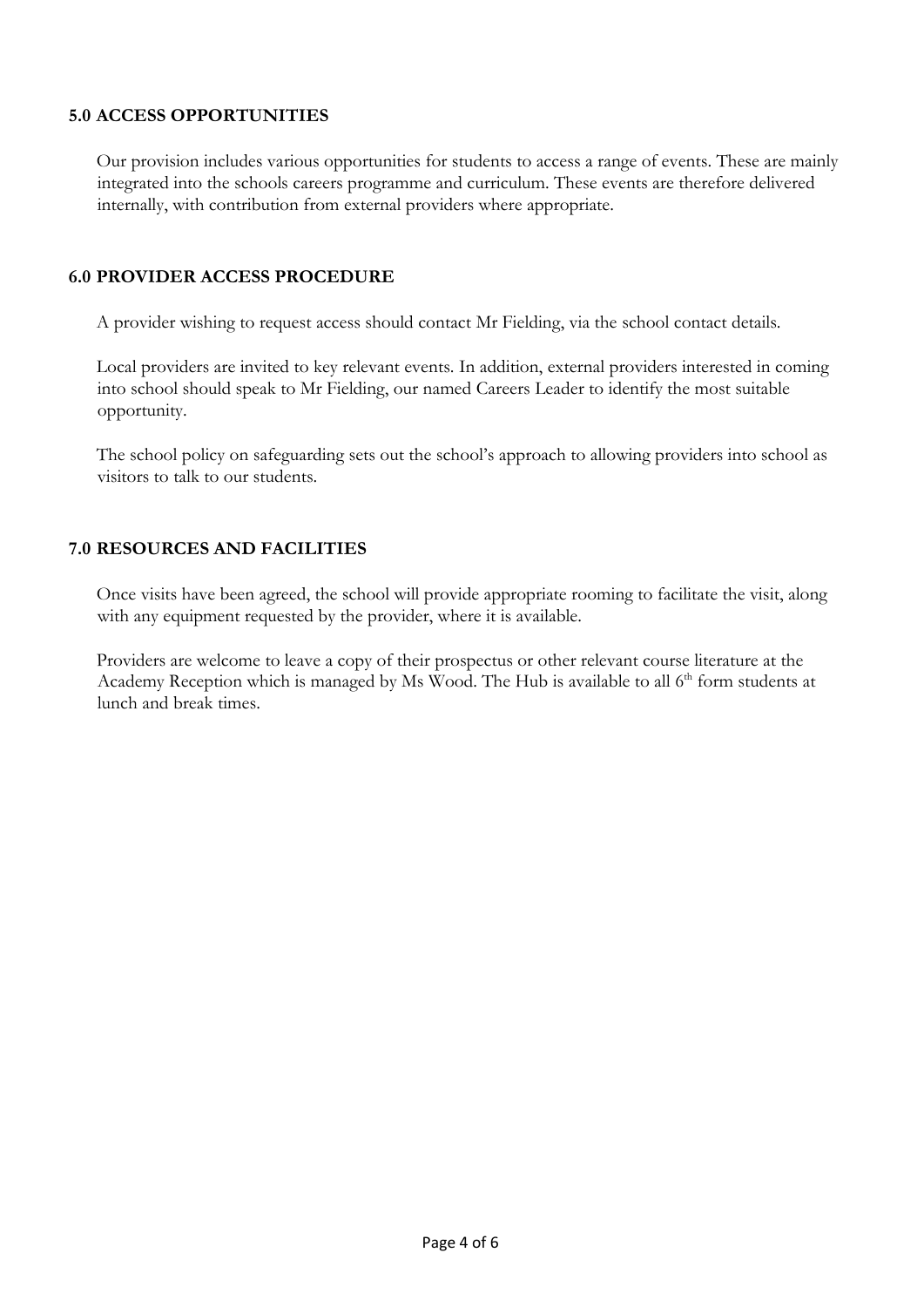### **Careers Research, Advice and Opportunities Schedule Template**

|                    | <b>Autumn Term</b>                                                                                                                                                                                           | <b>Spring Term</b>                                                                                                                                                             | <b>Summer Term</b>                                                                                                                           |
|--------------------|--------------------------------------------------------------------------------------------------------------------------------------------------------------------------------------------------------------|--------------------------------------------------------------------------------------------------------------------------------------------------------------------------------|----------------------------------------------------------------------------------------------------------------------------------------------|
| Year <sub>7</sub>  | Introduction to Unifrog<br>٠<br>What are skills?<br>$\bullet$                                                                                                                                                | What's your dream job?<br>Revision - Good vs bad<br>$\bullet$                                                                                                                  | Recording activities<br>$\bullet$                                                                                                            |
| Year <sub>8</sub>  | Introduction to Unifrog<br>$\bullet$<br>Identifying interests                                                                                                                                                | University vs<br>$\bullet$<br>apprenticeships - the big<br>debate<br>Skills for careers<br>$\bullet$                                                                           | • GCSE Choices,<br>choices                                                                                                                   |
| Year 9             | Introduction to Unifrog<br>$\bullet$<br>Subjects library treasure<br>hunt                                                                                                                                    | Skills development -<br>$\bullet$<br>Leadership                                                                                                                                | GCSE Choices,<br>$\bullet$<br>choices                                                                                                        |
| Year 10            | · Introduction to Unifrog<br>· Skills development -<br>Teamwork and<br>communication<br>$\bullet$ Work experience $-$ How to<br>contact employers<br>$\bullet$ Work experience – Preparing<br>for Interviews | • Skills Development -<br>Independence<br>$\bullet$ Work Experience $-$ How to<br>behave in the workplace<br>• Your skills, your team, your<br>future!<br>$\bullet$ CV writing | Work Experience Journal                                                                                                                      |
| Year <sub>11</sub> | Introduction to Unifrog<br>Post 16 Options<br>BTEC, L3 Qualifications<br>and A Level Options<br>Recording Post 16<br>Intentions                                                                              | Introduction to<br>Apprenticeships<br><b>Revision Skills</b>                                                                                                                   | Coping with Changes                                                                                                                          |
| Year <sub>12</sub> | Introduction to Unifrog<br>$\bullet$<br>Post 18 Options                                                                                                                                                      | On-to-one careers<br>$\bullet$<br>interviews<br>UCAS fair<br>$\bullet$<br>UK University and<br>lo<br>Apprenticeship fair                                                       | Work Experience<br>Personal statement<br>writing<br>Update UNIFROG with<br>Prelim Grades and<br>Shortlist Universities<br>Personal Statement |
| Year <sub>13</sub> | One-to-one student -<br>$\bullet$<br>teacher reviews, focusing on<br>future careers aspirations.<br>Conducted with FT's and<br>the KS5 team.<br>Managing stress and anxiety                                  | Confirmation of choices on $\bullet$<br>$\bullet$<br>UCAS.<br>UK University and<br>$\bullet$<br>Apprenticeship Fair.                                                           | For students who have<br>not achieved their goals,<br>support will be provided<br>in guiding them on<br>alternative pathways                 |